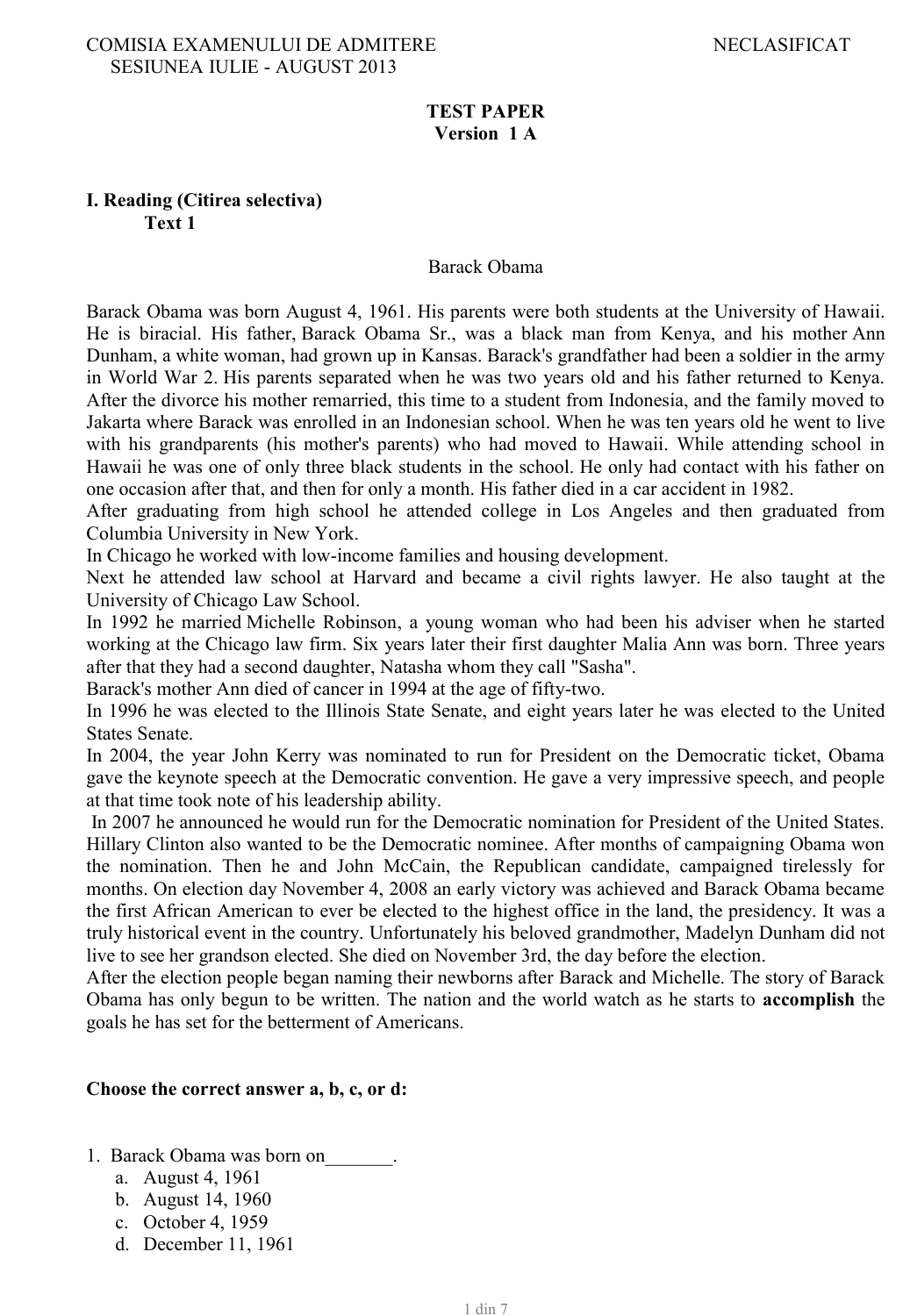#### NECLASIFICAT

2. His father, Barack Obama Sr., was a black man from Kenya, and his mother Ann Dunham, a white woman from the U.S. That means Barack Obama is

- a. competitive
- b. lawyer
- c. biracial
- d. famous doctor

3. Obama's parents separated when he was two years old and his father went back to

- a. Sudan
- b. Mexico
- c. Hawaii
- d. Kenya

4. At the age of 10, Obama went to live with his

- a. father in New York
- b. maternal grandparents in Hawaii
- c. aunt in Kenya
- d. some relatives in Chicago

5. While attending school in Hawaii he was one of only black students in the school.

- a. numerous
- b. five
- c. 3
- d. several

6. He worked with low-income families and housing development in

- a. Chicago
- b. New York
- c. Los Angeles
- d. Washington D.C.

7. He married Michelle Robinson, a young woman who had been his adviser when he started working at the Chicago law firm in\_\_\_\_\_\_

- a. 1980
- b. November 4, 2008
- c. August 3, 2004
- d. 1992

8. In 2004, Obama gave an impressive speech at the Democratic convention and people noticed

- a. his vast knowledge
- b. his ability as a leader
- c. his desire to become a very good lawyer
- d. his ambitions and determination

9. **an early victory was achieved and Barack Obama became the first African American** to ever be elected to the highest office in the land, the presidency.

- a. On election day November 3, 2008
- b. On election day November 14, 2008
- c. On election day November 4, 2008
- d. On election day November 4, 2009
- 10. What does the word "accomplish" mean?
	- a. compare
		- b. fulfill
		- c. coordinate
		- d. take off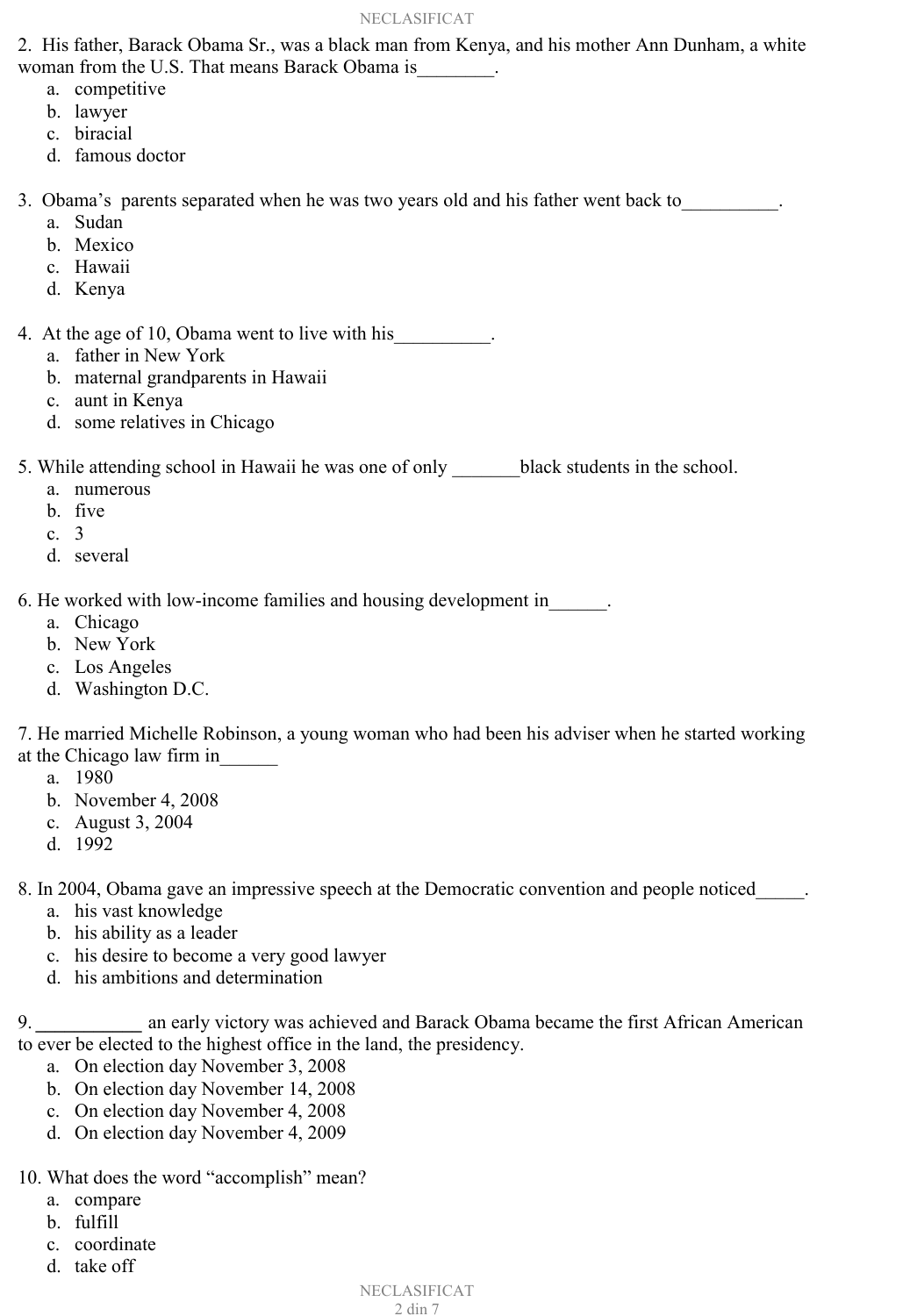### **Text 2 (Citirea cu atenţie)**

Being a highly spiritual country, festivals are at the heart of Indian people. The numerous and varied festivals that are held throughout the year offer a unique way of seeing Indian culture at its best.

 Holi is a two day festival that celebrates the victory of good over evil, as well as the **abundance** of the spring harvest season. It's commonly referred to as the "Festival of Colors." People exuberantly throw colored powder and water all over each other, have parties , and dance under water sprinklers.

Holi is a very carefree festival that's great fun to participate in if you don't mind getting wet and dirty.

#### **Choose the one correct answer a, b, c or d.**

- 11. What is "Holi"?
	- a. an Indian festival
	- b. a type of Indian dish
	- c. a water sprinkler
	- d. colored powder

### 12. How long does Holi last? It lasts for \_\_\_\_\_\_\_\_\_\_.

- a. several days
- b. seven days
- c. a couple of days
- d. a year
- 13. Holi celebrates the victory of
	- a. the beloved Hindu elephant-headed god
	- b. the New Year
	- c. Lord Krishna
	- d. good over evil and the abundance of the spring harvest season

#### 14. What does the word "abundance" mean?

- a. affluence
- b. deficiency
- c. lack, need,
- d. harvest
- 15. You get \_\_\_\_\_\_\_ during Holi festival
	- a. wet and dirty
	- b. sick
	- c. hurt
	- d. lost

#### **II Grammar**

#### **Choose the best answer a, b, c or d:**

16.

- a. They will phone us as soon as they will arrive.
- b. They phone us as soon as they will arrive.
- c. They will phone us as soon as they arrive.
- d. They will phone us as soon as they arrives.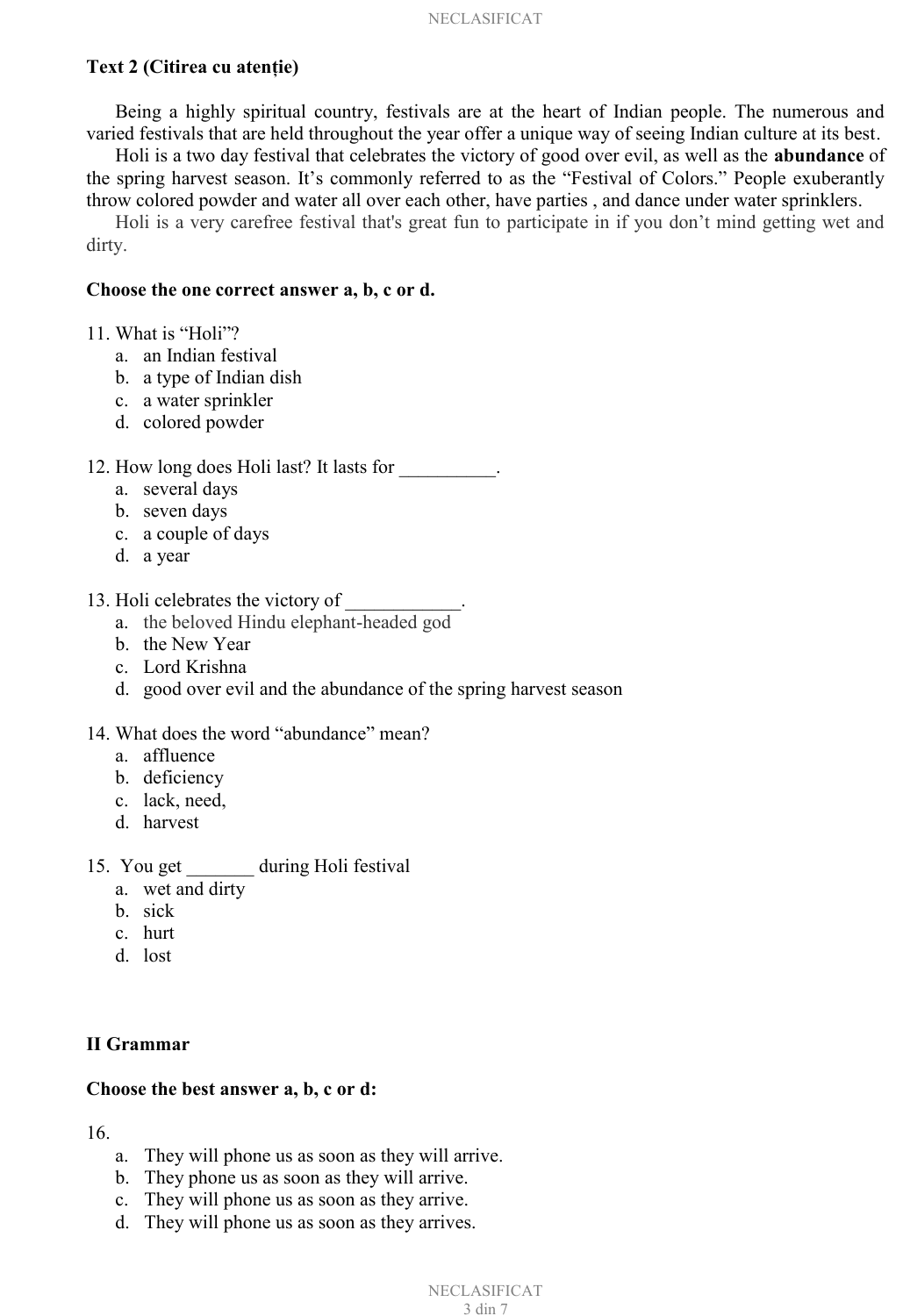- 17. Your best friend got a new pet yesterday,\_\_\_\_\_\_?
	- a. isn't he
	- b. has he
	- c. didn't he
	- d. doesn't he
- 18. Tom and Mary \_\_\_\_\_\_\_\_tomorrow.
	- a. is coming
	- b. will coming
	- c. comes
	- d. are coming.
- 19. They have been studying German<sub>\_\_\_\_\_\_\_</sub>.
	- a. from morning
	- b. for childhood
	- c. since childhood
	- d. science childhood
- 20. It's a pity we don't have a washing machine.
	- a. I wish we have one.
	- b. I wish we had had one.
	- c. I wish we had one.
	- d. I wish we have have one.
- 21. When Sam came home last night
	- a. father were washing the dishes
	- b. father did washing the dishes
	- c. father washed the dishes
	- d. father was washing the dishes
- 22. I'm not good at Maths.
	- a. So do I.
	- b. So am I.
	- c. Neither am I.
	- d. Neither do I.
- 23." Where were you?" she asked.
	- a. She asked me where I was.
	- b. She asked me where I had been.
	- c. She asked me where I have been.
	- d. She asked me where was I.
- 24.
	- a. Two men were crossing the street when the accident happened.
	- b. Two man were crossing the street when the accident happened.
	- c. Two men were crossing the street where the accident happened.
	- d. Two men was crossing the street when the accident happened.
- 25.
	- a. Did you have time to study yesterday?
	- b. Have you had time to study yesterday?
	- c. Did you had time to study yesterday?
	- d. Did you had time to studying yesterday?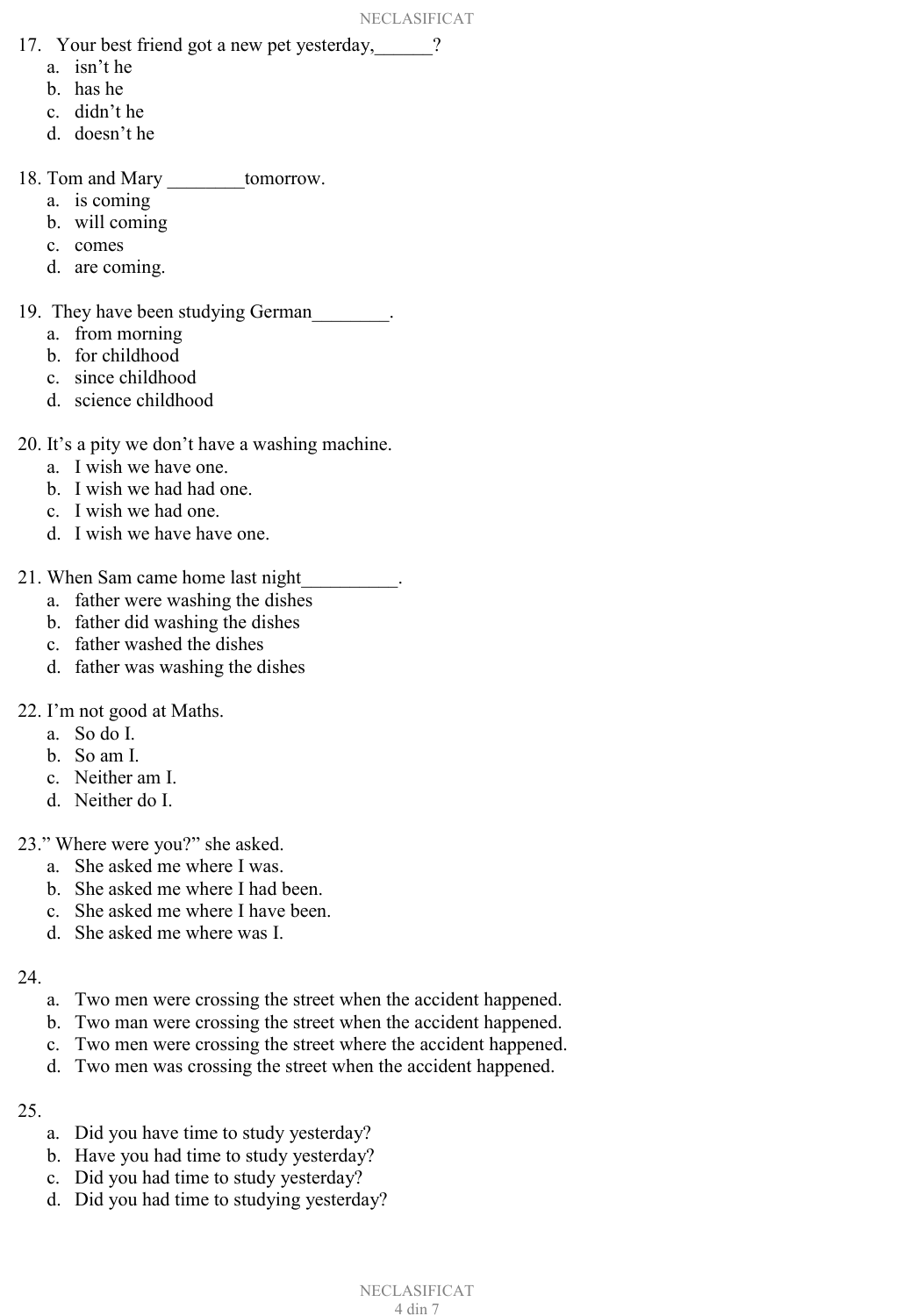## **III. Vocabulary Select the best answer a, b, c or d:**

- 26. Janice is leaving immediatelly.
	- a. She is leaving tonight.
	- b. She is leaving tomorrow.
	- c. She is leaving later.
	- d. She is leaving right now.
- 27. I can't get in my car. I forgot my
	- a. keys
	- b. tire
	- c. nut
	- d. jack

28. I thought for a long time about a place for my next vacation. Finally, I bo go to Budapest.

- a. received
- b. decided
- c. was afraid
- d. played

29. The book I want to buy costs \$4.50. I only have \$3. I don't have \_\_\_\_\_\_\_ to buy it.

- a. extra
- b. no
- c. all
- d. enough
- 30. I'm your brother's son. Who am I?
	- a. Your nephew
	- b. Your grandson
	- c. Your uncle
	- d. Your cousin

# 31. Today is Tuesday. What day is tomorrow?

- a. Monday
- b. Thursday
- c. Wednesday
- d. Saturday
- 32. Seven is a \_\_\_\_\_\_\_.
	- a. colour
	- b. car
	- c. number
	- d. letter

# 33. She likes \_\_\_\_\_\_ poetry.

- a. reading
- b. watching
- c. wrapping
- d. eating
- 34. Where are the bedrooms?
	- a. I'm sorry. I can't go to the concert tomorrow.
	- b. They are upstairs.
	- c. It's Wednesday.
	- d. Jane was not interested in the matter.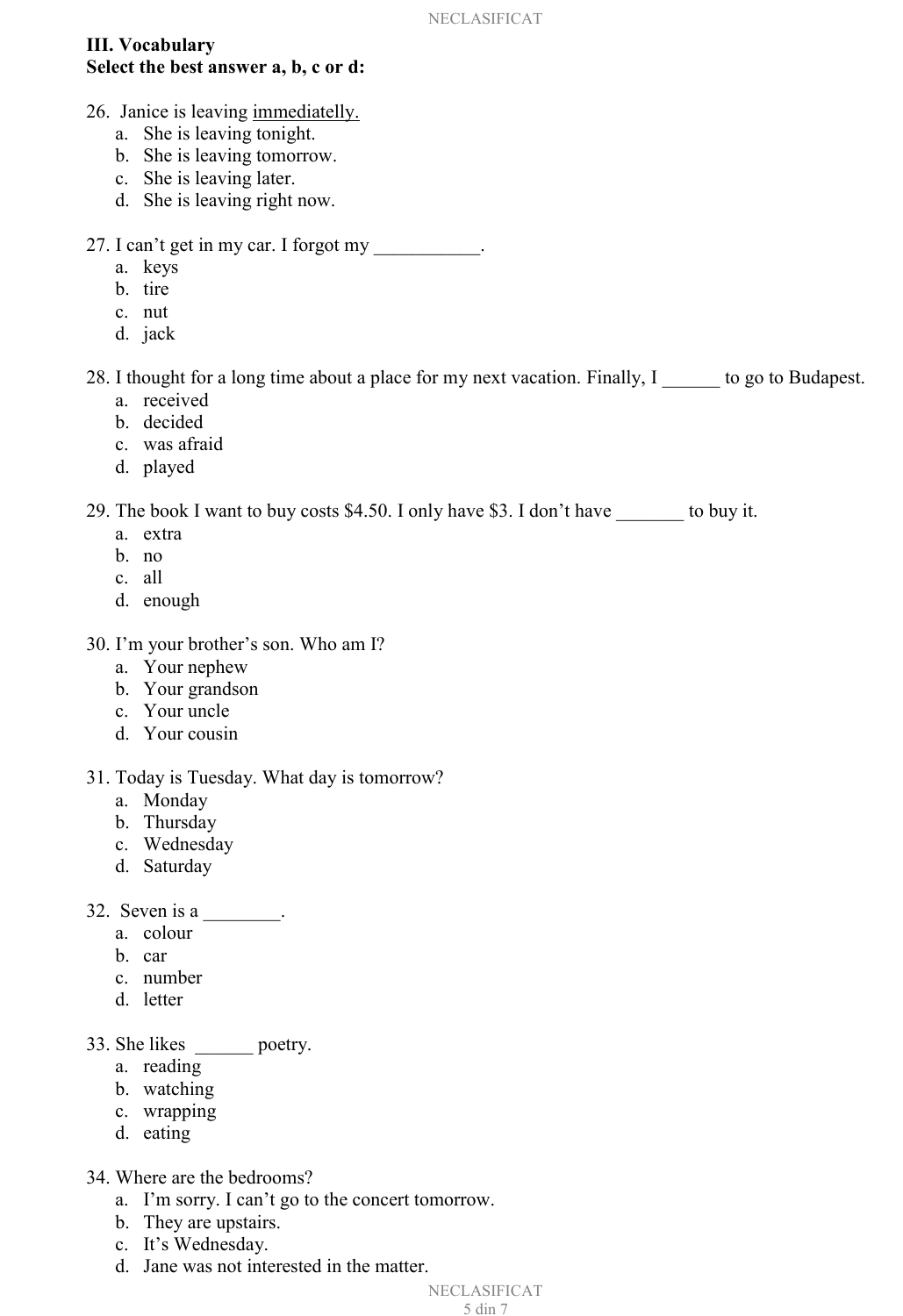- 35. Can we speak English instead of French? I need to my English.
	- a. prepare
	- b. catch
	- c. enroll
	- d. improve

## **IV. Writing. Choose the best answer a, b, c or d:**

36.

- a. Where Jack was last night?
- b. Jack was last night where?
- c. Where was Jack last night?
- d. Where Jack last night was?

## 37.

- a. Dean and Sam have gone through enough already.
- b. Dean and Sam already gone through enough have.
- c. Dean and Sam through have gone enough already.
- d. Dean and Sam already enough have gone through.
- 38. How old are you ?
	- a. I am older than my sister.
	- b. I have twenty four years old.
	- c. I am twenty four years old.
	- d. I am not too old.

# 39.

- a. He will come to the meeting perhaps.
- b. He will perhaps to the meeting come.
- c. He to the meeting will perhaps come.
- d. He will perhaps come to the meeting.
- 40. I washed my t-shirt. The t-shirt didn't get clean.
	- a. I washed my t-shirt and it didn't get clean.
	- b. I washed my t-shirt but it didn't get clean.
	- c. I washed my t-shirt it didn't get clean.
	- d. I washed my t-shirt so it didn't get clean.
- 41. I had breakfast. I'm not hungry.
	- a. I had breakfast when I'm not hungry.
	- b. I had breakfast but I'm not hungry.
	- c. I had breakfast to I'm not hungry.
	- d. I had breakfast so I'm not hungry.

# 42.

- a. The word "completed" finished means.
- b. The word "completed" means finished.
- c. Finished the word "completed" means.
- d. Finished means the word "completed".

# 43.

- a. Who you see at the theater did?
- b. You who see did at the theater?
- c. Who did you see at the theater?
- d. Did you see who the teather at?